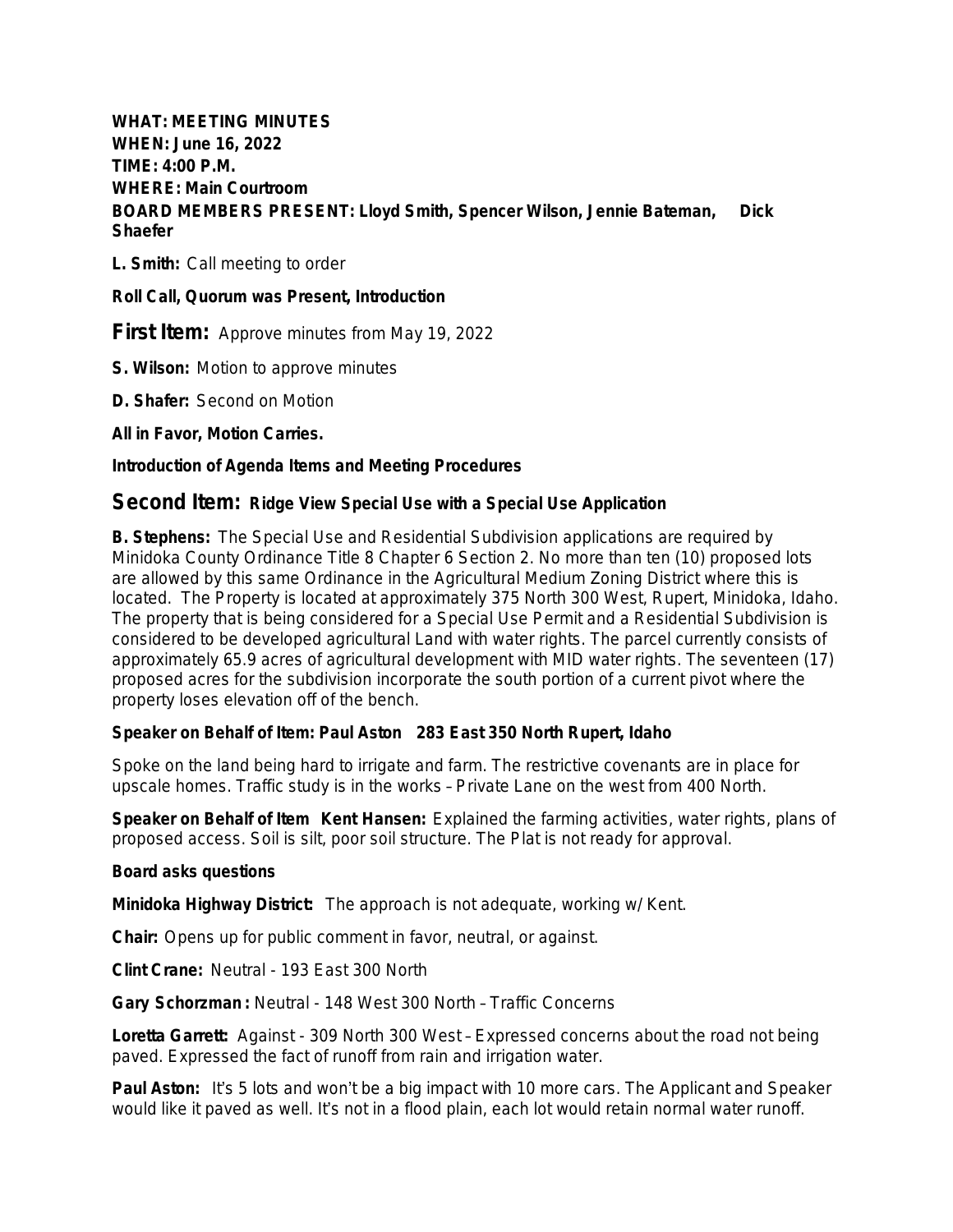**Minidoka Highway District:** Justin W. if it is up to the developer to pave the road as part of the development if traffic has an impact, over a certain number of cars.

**Edwin Wight:** Provided comment on transferring water rights **Paul Aston offered comment as rebuttal.** 

**S. Wilson:** Motion to close for deliberation

**D. Shaefer:** Seconds Motion

## **Moved and Seconded, All in Favor**

**D. Shaefer:** Entertain a motion that regarding the Ridge View Subdivision it be moved to continuation for July 21st.

**J. Bateman:** Second Motion

## **All in Favor, Motion Carried.**

**L. Stevenson:** Will not be noticed, meeting today is notice for the continuation.

# **Third Item: Arelian Acres Special Use Subdivision at 125 West 271 North** – **10 Lots**

**B. Stephens:** The petitioner is requesting a Special Use Permit and subsequently applying for a Residential Subdivision known as the Arelian Acres Subdivision. The Subdivision proposed would consist of ten (10) residential lots. The ten (10) lots would range in size from 3.2 acres to 6.4 acres. The proposed subdivision is located at approximately 271 North 125 West, Rupert. The proposed subdivision would be accessed from North 125 West Road by a sixty (60) foot right of way.

# **Speaker on Behalf of the Item: Paul Aston 283 East 350 North Rupert, Idaho**

It is not a parcel that is as hard to farm and has well established water rights. A residential subdivision is permitted and the parcel will not be taken out of production but production being changed.

**Kent Hansen** 680 North 380 East – Spoke on the plans for the land, community and the development.

### **The Planning and Zoning Board Asks Questions**

**L. Smith:** Asked if the road will be paved or gravel, Kent Hansen answered paved and Brett Stephens added that the county prefers paved on paved.

**Chair:** Invites others to speak in favor, neutral position, or in opposition of the application

### **Comments were received in opposition from the following individuals:**

| Kendi Crystal       | Amy Durfee             | Jayne Trujillo         |
|---------------------|------------------------|------------------------|
| <b>Lind Garner</b>  | <b>Guy Durfee</b>      | Mike Marelli           |
| Marlyce Tuma        | <b>Whitney Whiting</b> | Gary Schorzman         |
| Robbie Wayment      | <b>Brent Smith</b>     | <b>Cortney Wayment</b> |
| <b>Ginger Smith</b> |                        |                        |

**There was a recess taken at 6:07 pm and the meeting was resumed at 6:15**